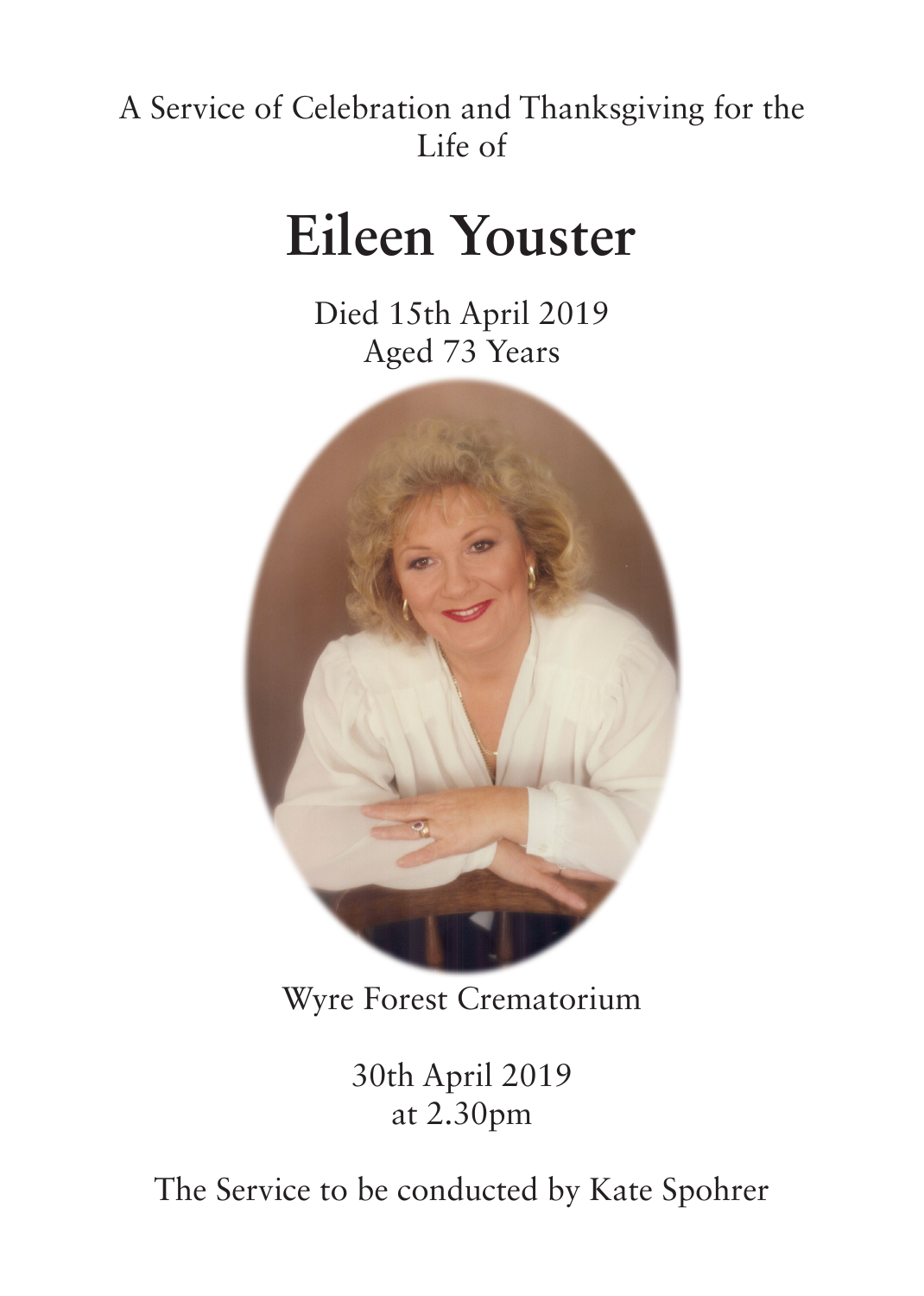#### **Opening Music - Come On Eileen - Dexy's Midnight Runners**

**Welcome**

#### **Tribute**

**Reflection**

## **Reflection Music - I Don't Want To Miss A Thing - Aerosmith**

**The Goodbye**

**Closing Words**

**Closing Music - Dancing Queen - Abba**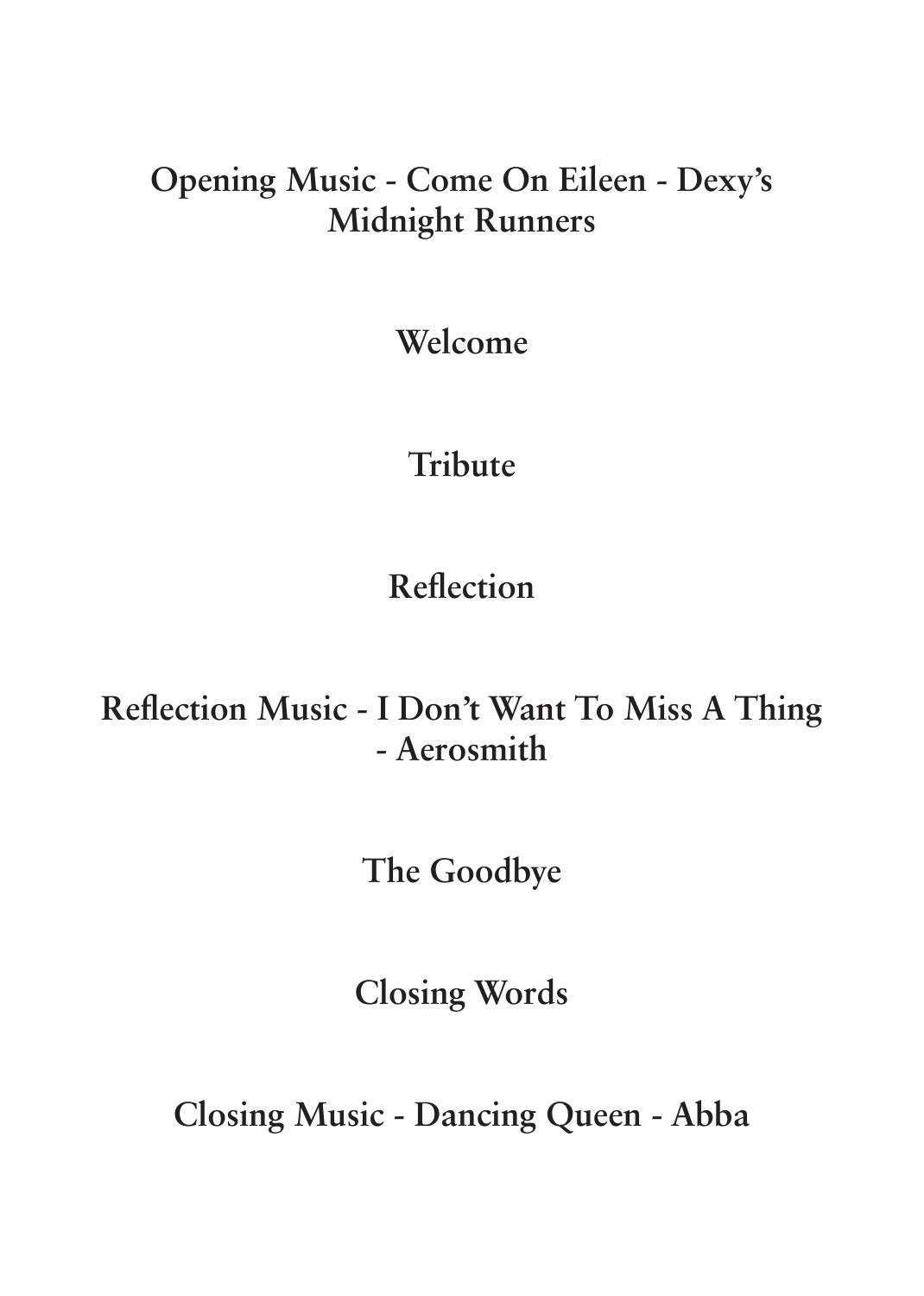I'll love you forever, I miss you terribly, rest in peace my darling, love John



As children we were close. I was the youngest so you looked after me. Jackie, you and I had holidays abroad, taking Charlotte with us. The last few years that we enjoyed together we grew even closer. You will be deeply missed and in my thoughts all the time, your little sister, Jilly

Mom, I will always have the happiest of memories of you , I'll always love you, sleep well, love Herb





Don't think of Mom as gone away Mom's journey's just begun life holds so many facets this earth is only one. Just think of Mom as resting from the sorrows and the tears in a place of warmth and comfort where there are no days or years. Think how Mom must be wishing that we could know today how nothing but our sadness can really pass away. And think of Mom as living in the hearts of those she touched for nothing loved is ever lost and Mom was loved so much. Helen

Nan, you were my best friend and the most incredible woman I'll ever know. Your memory will always live on and "your baby" will grow up knowing what an amazing Great Nan he had. Rest in paradise, all my love, Georgie





Nan, thank you for all the wonderful memories. I promise I'll always get up and dance like no one's watching, love Alex